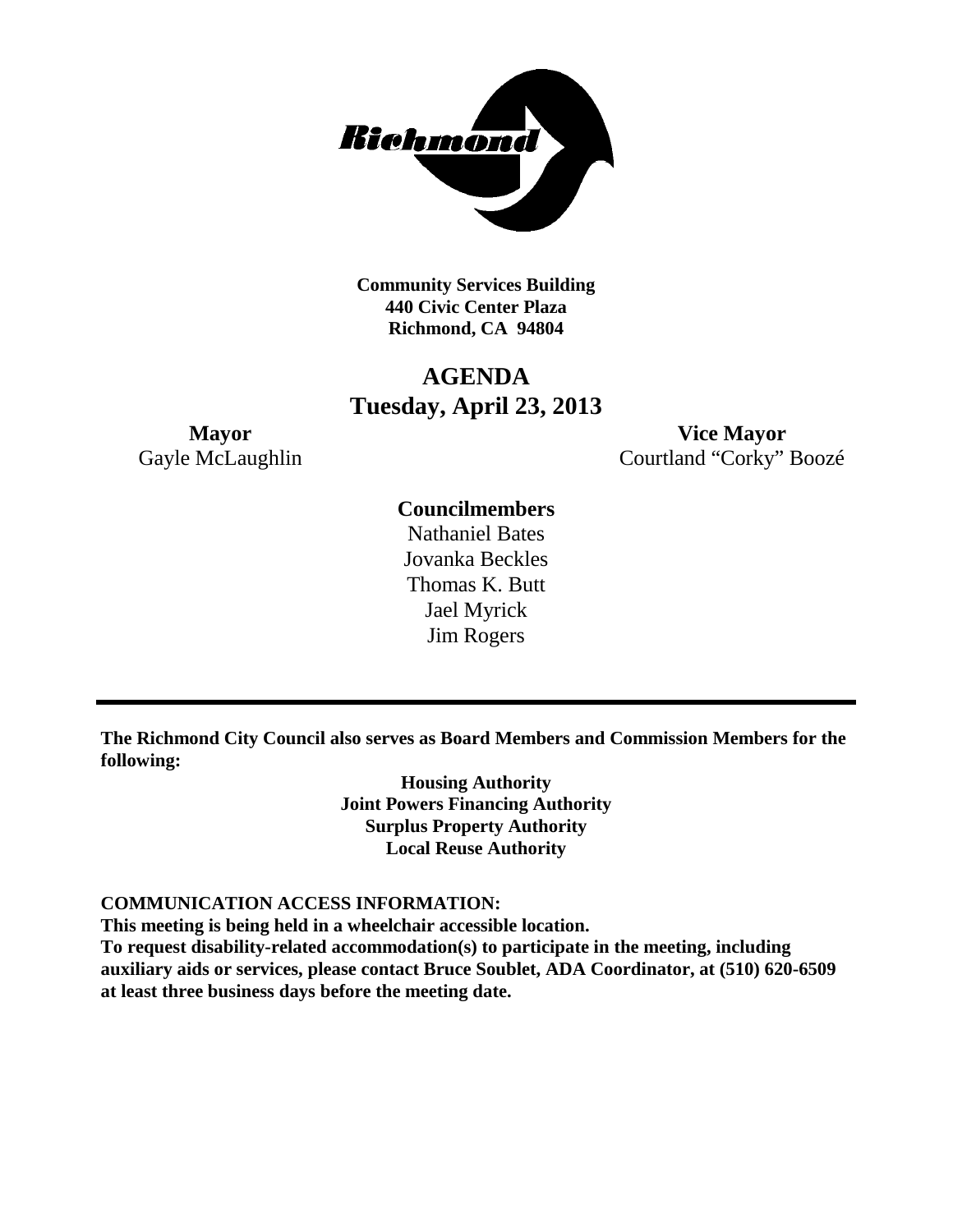# **MEETING PROCEDURES**

The City of Richmond encourages community participation at its City Council meetings and has established procedures that are intended to accommodate public input in a timely and time-sensitive way. As a courtesy to all members of the public who wish to participate in City Council meetings, please observe the following procedures:

**PUBLIC COMMENT ON AGENDA ITEMS:** Anyone who desires to address the City Council on items appearing on the agenda must complete and file a pink speaker's card with the City Clerk **prior** to the City Council's consideration of the item. Once the City Clerk has announced the item and discussion has commenced, no person shall be permitted to speak on the item other than those persons who have submitted their names to the City Clerk. Your name will be called when the item is announced for discussion. **Each speaker will be allowed TWO (2) MINUTES to address the City Council on NON-PUBLIC HEARING items listed on the agenda.**

**OPEN FORUM FOR PUBLIC COMMENT:** Individuals who would like to address the City Council on matters not listed on the agenda or on **Presentations, Proclamations and Commendations, Report from the City Attorney, or Reports of Officers** may do so under Open Forum. All speakers must complete and file a pink speaker's card with the City Clerk **prior** to the commencement of Open Forum. **The amount of time allotted to individual speakers shall be determined based on the number of persons requesting to speak during this item. The time allocation for each speaker will be as follows: 15 or fewer speakers, a maximum of 2 minutes; 16 to 24 speakers, a maximum of 1 and one-half minutes; and 25 or more speakers, a maximum of 1 minute.**

#### **SPEAKERS ARE REQUESTED TO OCCUPY THE RESERVED SEATS IN THE FRONT ROW BEHIND THE SPEAKER'S PODIUM AS THEIR NAME IS ANNOUNCED BY THE CITY CLERK.**

**CONSENT CALENDAR:** Consent Calendar items are considered routine and will be enacted, approved or adopted by one motion unless a request for removal for discussion or explanation is received from the audience or the City Council. A member of the audience requesting to remove an item from the Consent Calendar must complete and file a speaker's card with the City Clerk **prior to the City Council's consideration of Agenda Review.** An item removed from the Consent Calendar may be placed anywhere on the agenda following the City Council's agenda review.

Any law enforcement officer on duty or whose service is commanded by the presiding officer shall be Sergeant-at-Arms of the Council meetings. He/she, or they, shall carry out all orders and instructions given by the presiding officer for the purpose of maintaining order and decorum at the Council meetings (City Council Rules of Procedure and Order Section III F, RMC Section 2.12.030).

**\*\*\*\*\*\*\*\*\*\*\*\*\*\*\*\*\*\*\*\*\*\*\*\*\*\*\*\*\*\*\*\*\*\*\*\*\*\*\*\*\*\*\*\*\*\*\*\*\*\*\*\*\*\*\*\*\*\***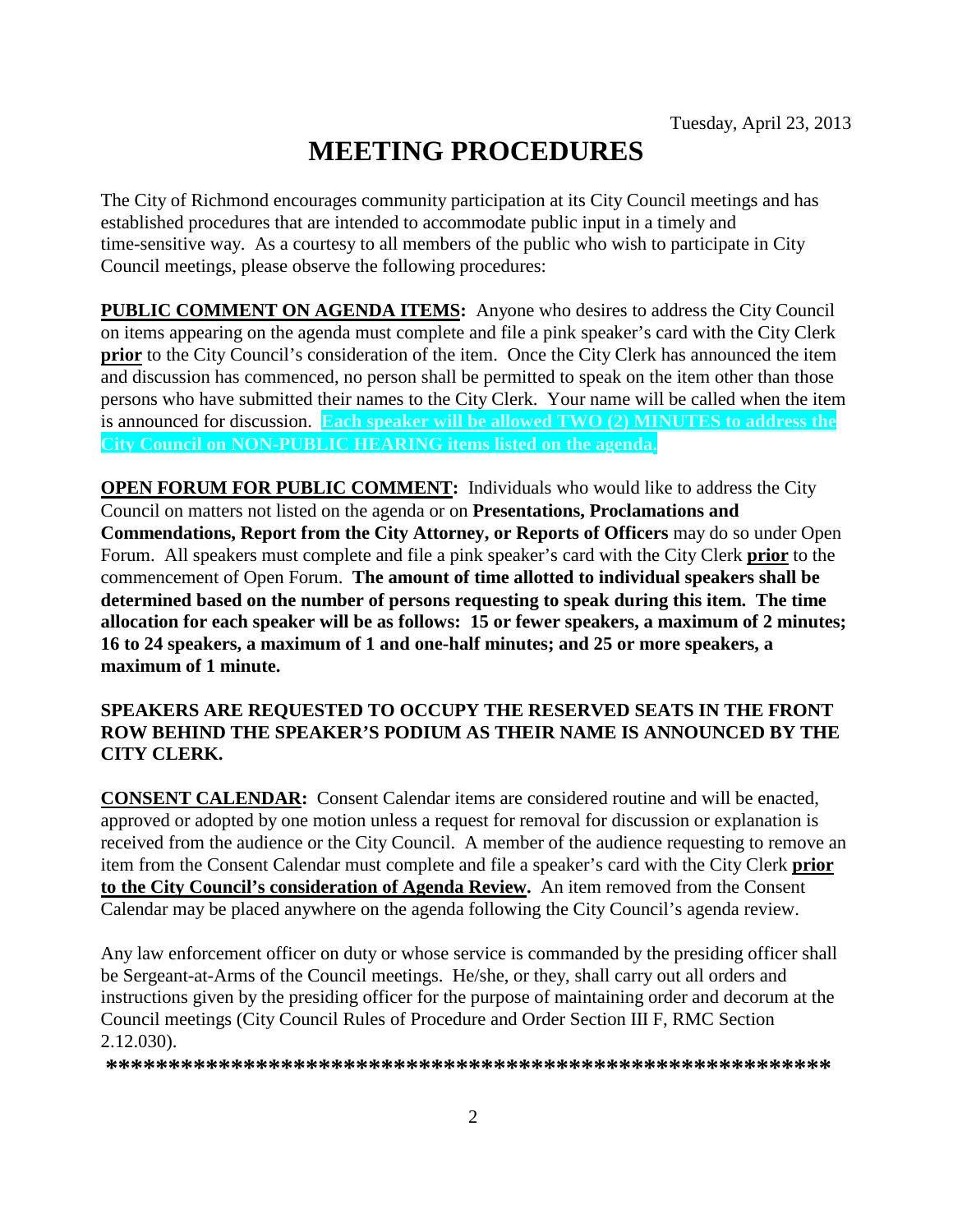# **EVENING OPEN SESSION**

5:00 p.m.

### **A. ROLL CALL**

### **B. PUBLIC COMMENT**

#### **C. ADJOURN TO CLOSED SESSION**

## **CLOSED SESSION**

Shimada Room of the Community Services Building

#### **A. CITY COUNCIL**

**A-1.** CONFERENCE WITH LEGAL COUNSEL - ANTICIPATED LITIGATION (Initiation of litigation pursuant to Subdivision (c) of Government Code Section 54956.9):

Two Cases

**A-2.** PUBLIC EMPLOYEE PERFORMANCE EVALUATION (Government Code Section 54957.6):

Title: City Manager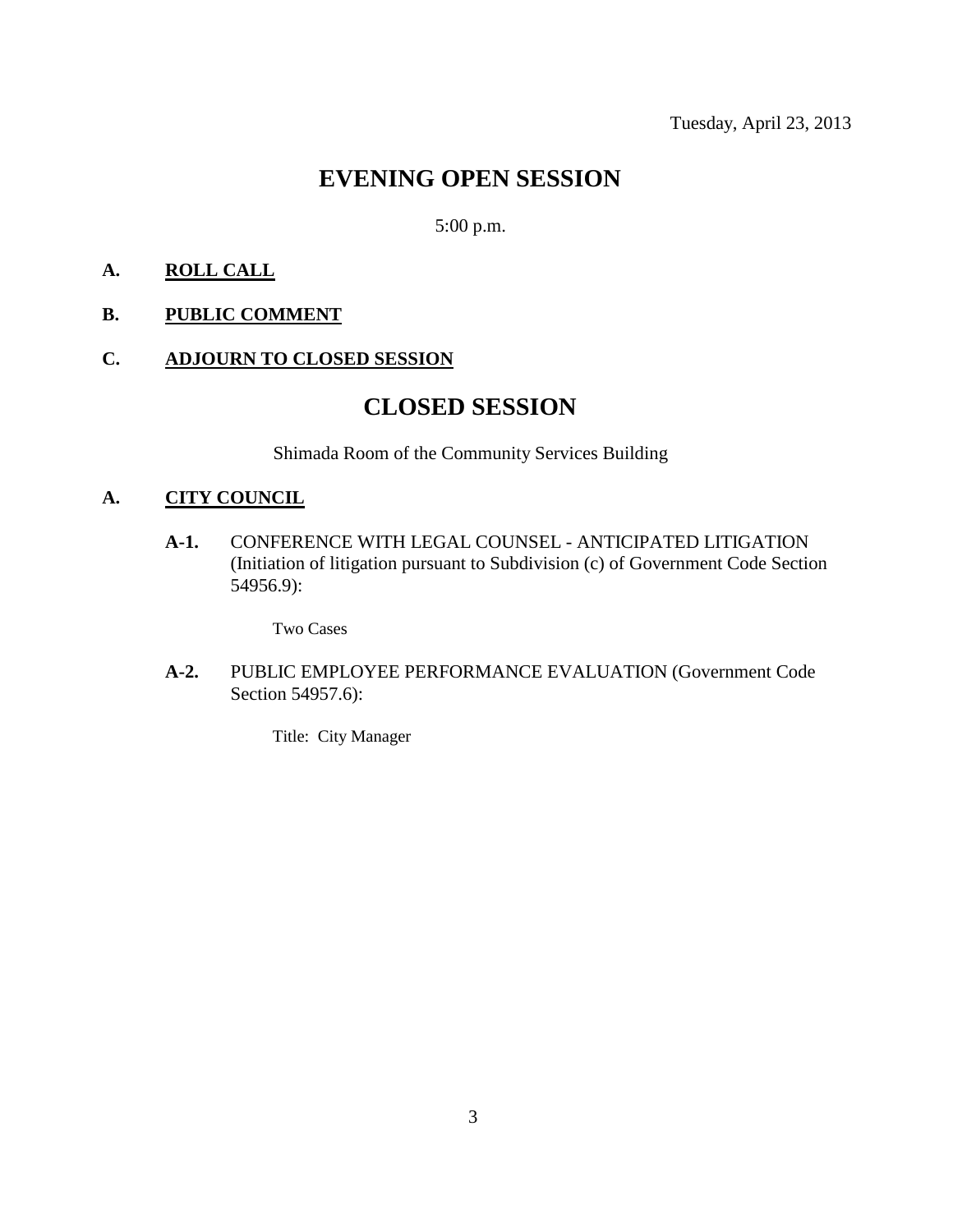# **SPECIAL MEETING OF THE RICHMOND CITY COUNCIL**

6:30 p.m.

#### **A. PLEDGE TO THE FLAG**

- **B. ROLL CALL**
- **C. STATEMENT OF CONFLICT OF INTEREST**
- **D. AGENDA REVIEW**

#### **E. OPEN FORUM FOR PUBLIC COMMENT**

#### **F. PRESENTATIONS, PROCLAMATIONS, AND COMMENDATIONS**

- **F-1.** PROCLAMATION recognizing May as National Historic Preservation Month in Richmond - Mayor McLaughlin (620-6503).
- **F-2.** PRESENTATION of a proclamation recognizing World Autism Awareness Month - Mayor McLaughlin (620-6503) and Councilmember Beckles (620- 6568).
- **F-3.** PROCLAMATION declaring April 26-28, 2013, as days of celebration and activities for Annual Youth Global Service Day 2013 - Mayor McLaughlin (620- 6503).
- **F-4.** PROCLAMATION honoring May 4-11, 2013, as Affordable Housing Week Mayor McLaughlin (620-6503).

#### **G. REPORT FROM THE CITY ATTORNEY OF FINAL DECISIONS MADE AND NON-CONFIDENTIAL DISCUSSIONS HELD DURING CLOSED SESSION**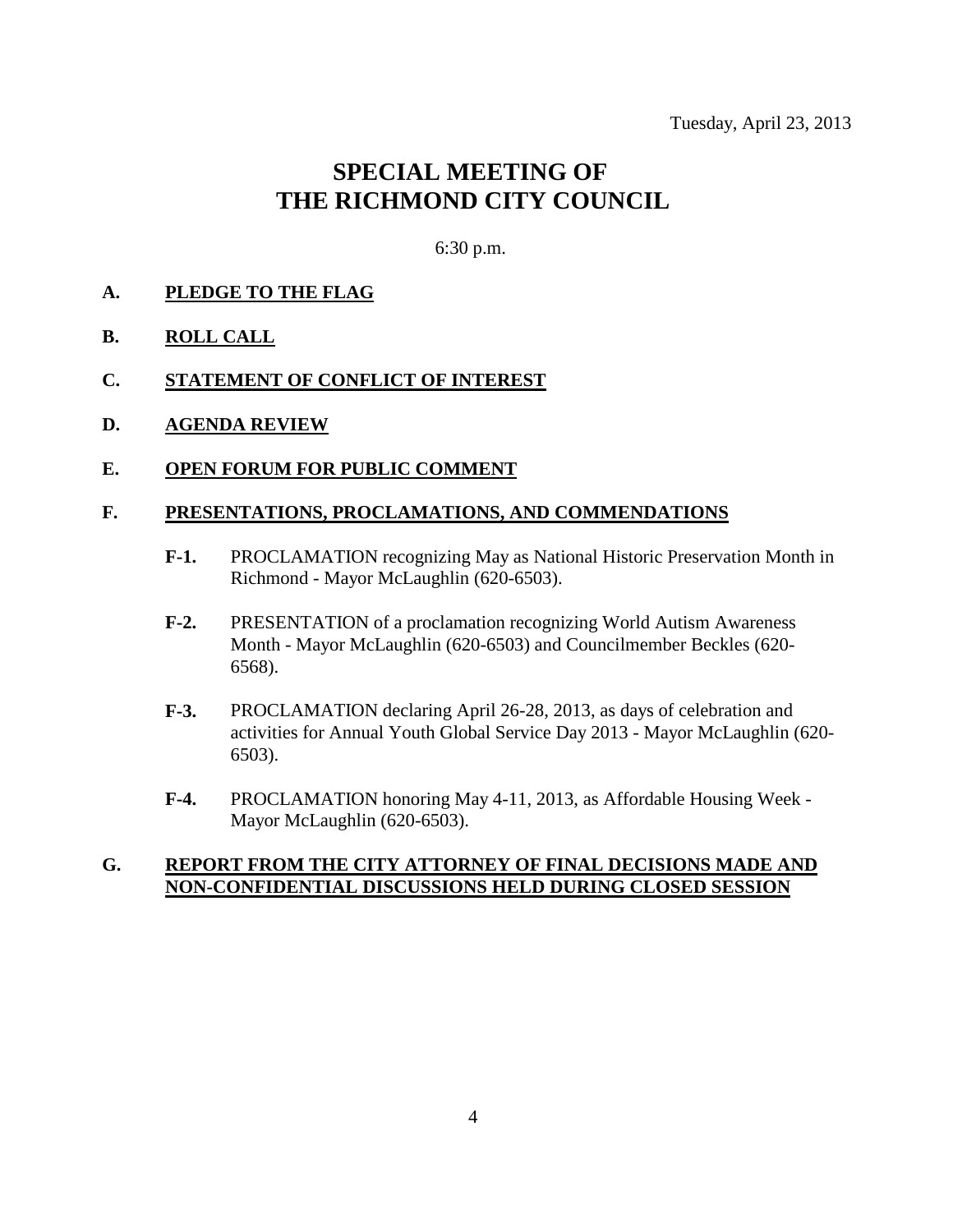#### **H. CITY COUNCIL CONSENT CALENDAR**

- **H-1.** ADOPT a resolution approving and authorizing a sole-source contract with Gonzales Architects in an amount not to exceed \$450,000 and for a term extending to June 30, 2015. The scope of work includes the preparation of detailed design documents for the Miraflores Sustainable Community Greenbelt Project as part of the Miraflores Housing Development - Housing and Community Development (Patrick Lynch 307-8140). This item was continued from the April 16, 2013, meeting.
- **H-2.** ADOPT a resolution authorizing the employment of Robyn Kain for the purpose of assisting with the preparation of potential and actual litigation and to provide testimony in legal proceedings on behalf of the City of Richmond - Human Resources Management Department (Leslie Knight 620-6600). This item was continued from the April 16, 2013, meeting.
- **H-3.** ADOPT a resolution authorizing the employment of Robert Larson for the purpose of assisting with the preparation of potential and actual litigation and to provide testimony in legal proceedings on behalf of the City of Richmond - Human Resources Management Department (Leslie Knight 620-6600). This item was continued from the April 16, 2013, meeting.
- **H-4.** APPROVE an increase in budget appropriations in the amount of \$110,000 which is available in the Marina Bay Landscape and Lighting District fund balance. This will authorize funding of the previously-approved contract for the pedestrian lighting project along the Marina Bay Trail - Public Works Department (Yader A. Bermudez 231-3008). This item was continued from the April 16, 2013, meeting.

## **I. STUDY SESSION**

- **I-1.** RECEIVE a presentation from the Bay Area Storytelling festival planners highlighting the community family event in Richmond at the Craneway Pavilion on May 17-19, 2013 - Mayor McLaughlin (620-6503).
- **I-2.** RECEIVE a presentation from special counsel Cotchett, Pitre and McCarthy, LLP regarding the London Interbank Offering Rate (LIBOR) litigation - Finance Department/City Attorney's Office (James Goins 620-6740).
- **I-3.** RECEIVE a presentation from the US Environmental Protection Agency (EPA) on the status of the United Heckathorn Superfund Site - City Manager's Office (Bill Lindsay 620-6512).